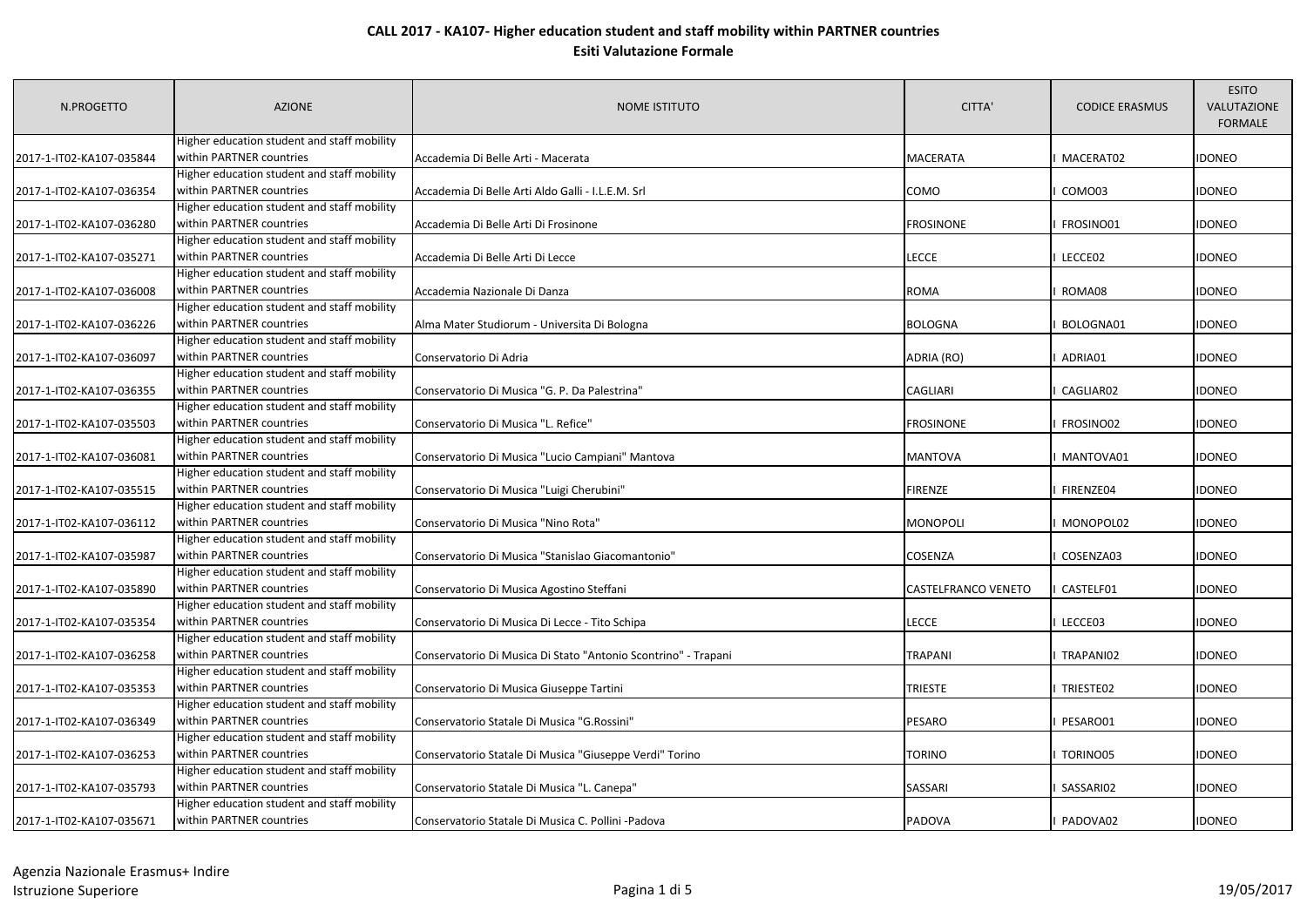| N.PROGETTO               | <b>AZIONE</b>                               | <b>NOME ISTITUTO</b>                                                  | CITTA'                  | <b>CODICE ERASMUS</b> | <b>ESITO</b><br>VALUTAZIONE<br><b>FORMALE</b> |
|--------------------------|---------------------------------------------|-----------------------------------------------------------------------|-------------------------|-----------------------|-----------------------------------------------|
|                          | Higher education student and staff mobility |                                                                       |                         |                       |                                               |
| 2017-1-IT02-KA107-035385 | within PARTNER countries                    | Conservatorio Statale Di Musica Domenico Cimarosa Di Avellino         | AVELLINO                | AVELLIN01             | <b>IDONEO</b>                                 |
|                          | Higher education student and staff mobility |                                                                       |                         |                       |                                               |
| 2017-1-IT02-KA107-036004 | within PARTNER countries                    | Fondazione Universitaria San Pellegrino                               | <b>MISANO ADRIATICO</b> | FORLI01               | <b>IDONEO</b>                                 |
|                          | Higher education student and staff mobility |                                                                       |                         |                       |                                               |
| 2017-1-IT02-KA107-035631 | within PARTNER countries                    | Istituto Superiore Di Studi Musicali "Vincenzo Bellini" Catania       | <b>CATANIA</b>          | CATANIA06             | <b>IDONEO</b>                                 |
|                          | Higher education student and staff mobility |                                                                       |                         |                       |                                               |
| 2017-1-IT02-KA107-036257 | within PARTNER countries                    | Istituto Universitario Di Studi Superiori Di Pavia                    | PAVIA                   | PAVIA03               | <b>IDONEO</b>                                 |
|                          | Higher education student and staff mobility |                                                                       |                         |                       |                                               |
| 2017-1-IT02-KA107-035751 | within PARTNER countries                    | Libera Universita Maria Ss. Assunta Di Roma                           | ROMA                    | ROMA04                | <b>IDONEO</b>                                 |
|                          | Higher education student and staff mobility |                                                                       |                         |                       |                                               |
| 2017-1-IT02-KA107-036347 | within PARTNER countries                    | Link Campus University                                                | ROME                    | ROMA26                | <b>IDONEO</b>                                 |
|                          | Higher education student and staff mobility |                                                                       |                         |                       |                                               |
| 2017-1-IT02-KA107-036351 | within PARTNER countries                    | Naba Nuova Accademia Di Belle Arti Milano                             | <b>MILANO</b>           | MILANO11              | <b>IDONEO</b>                                 |
|                          | Higher education student and staff mobility |                                                                       |                         |                       |                                               |
| 2017-1-IT02-KA107-035921 | within PARTNER countries                    | Politecnico Di Bari                                                   | <b>BARI</b>             | BARI05                | idoneo                                        |
|                          | Higher education student and staff mobility |                                                                       |                         |                       |                                               |
| 2017-1-IT02-KA107-035804 | within PARTNER countries                    | Politecnico Di Milano                                                 | <b>MILANO</b>           | MILANO02              | <b>IDONEO</b>                                 |
|                          | Higher education student and staff mobility |                                                                       |                         |                       |                                               |
| 2017-1-IT02-KA107-035986 | within PARTNER countries                    | Politecnico Di Torino                                                 | <b>TORINO</b>           | TORINO02              | <b>IDONEO</b>                                 |
|                          | Higher education student and staff mobility |                                                                       |                         |                       |                                               |
| 2017-1-IT02-KA107-035715 | within PARTNER countries                    | Saint Louis Music Center Srl                                          | ROME                    | ROMA30                | <b>IDONEO</b>                                 |
|                          | Higher education student and staff mobility |                                                                       |                         |                       |                                               |
| 2017-1-IT02-KA107-035576 | within PARTNER countries                    | Scuola Imt (Istituzioni, Mercati, Tecnologie) Alti Studi Di Lucca     | LUCCA                   | LUCCA04               | <b>IDONEO</b>                                 |
|                          | Higher education student and staff mobility |                                                                       |                         |                       |                                               |
| 2017-1-IT02-KA107-036031 | within PARTNER countries                    | Scuola Superiore Di Studi Universitari E Di Perfezionamento Sant'Anna | PISA                    | PISA03                | <b>IDONEO</b>                                 |
|                          | Higher education student and staff mobility |                                                                       |                         |                       |                                               |
| 2017-1-IT02-KA107-036279 | within PARTNER countries                    | Scuola Superiore Per Mediatori Linguistici                            | LUCCA                   | LUCCA02               | <b>IDONEO</b>                                 |
|                          | Higher education student and staff mobility |                                                                       |                         |                       |                                               |
| 2017-1-IT02-KA107-036145 | within PARTNER countries                    | Siena Jazz - Accademia Nazionale Del Jazz                             | <b>SIENA</b>            | SIENA05               | <b>IDONEO</b>                                 |
|                          | Higher education student and staff mobility |                                                                       |                         |                       |                                               |
| 2017-1-IT02-KA107-036281 | within PARTNER countries                    | Uniformazione S.R.L.                                                  | <b>ITALY</b>            | VICENZA02             | <b>IDONEO</b>                                 |
|                          | Higher education student and staff mobility |                                                                       |                         |                       |                                               |
| 2017-1-IT02-KA107-036346 | within PARTNER countries                    | Unimed - Unione Delle Universita Del Meditteraneo                     | <b>ROMA</b>             | N/A (CONSORTIA)       | <b>IDONEO</b>                                 |
|                          | Higher education student and staff mobility |                                                                       |                         |                       |                                               |
| 2017-1-IT02-KA107-035940 | within PARTNER countries                    | Universita Ca' Foscari Venezia                                        | VENEZIA                 | VENEZIA01             | <b>IDONEO</b>                                 |
|                          | Higher education student and staff mobility |                                                                       |                         |                       |                                               |
| 2017-1-IT02-KA107-035633 | within PARTNER countries                    | Universita Cattolica Del Sacro Cuore                                  | MILANO                  | MILANO03              | <b>IDONEO</b>                                 |
|                          | Higher education student and staff mobility |                                                                       |                         |                       |                                               |
| 2017-1-IT02-KA107-035766 | within PARTNER countries                    | Universita Degli Studi Del Molise                                     | CAMPOBASSO              | CAMPOBA01             | <b>IDONEO</b>                                 |
|                          | Higher education student and staff mobility |                                                                       |                         |                       |                                               |
| 2017-1-IT02-KA107-035785 | within PARTNER countries                    | Universita Degli Studi Del Sannio                                     | <b>BENEVENTO</b>        | BENEVEN02             | <b>IDONEO</b>                                 |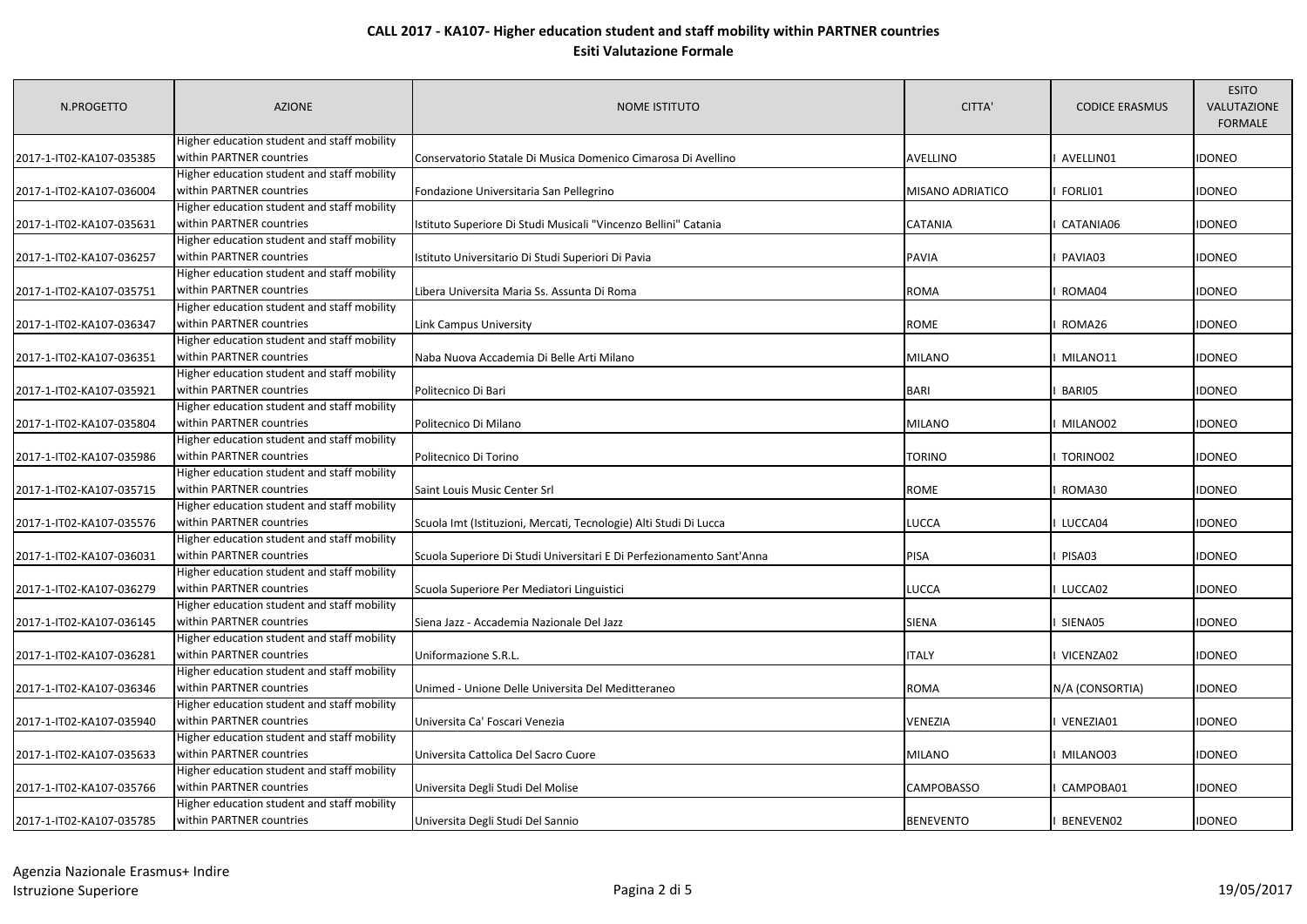| N.PROGETTO               | <b>AZIONE</b>                               | <b>NOME ISTITUTO</b>                                      | CITTA'          | <b>CODICE ERASMUS</b> | <b>ESITO</b><br>VALUTAZIONE<br><b>FORMALE</b> |
|--------------------------|---------------------------------------------|-----------------------------------------------------------|-----------------|-----------------------|-----------------------------------------------|
|                          | Higher education student and staff mobility |                                                           |                 |                       |                                               |
| 2017-1-IT02-KA107-035980 | within PARTNER countries                    | Universita Degli Studi Della Basilicata                   | <b>POTENZA</b>  | POTENZA01             | <b>IDONEO</b>                                 |
|                          | Higher education student and staff mobility |                                                           |                 |                       |                                               |
| 2017-1-IT02-KA107-035956 | within PARTNER countries                    | Universita Degli Studi Della Campania Luigi Vanvitelli    | <b>CASERTA</b>  | NAPOLI09              | <b>IDONEO</b>                                 |
|                          | Higher education student and staff mobility |                                                           |                 |                       |                                               |
| 2017-1-IT02-KA107-036278 | within PARTNER countries                    | Universita Degli Studi Della Tuscia                       | <b>VITERBO</b>  | VITERBO01             | <b>IDONEO</b>                                 |
|                          | Higher education student and staff mobility |                                                           |                 |                       |                                               |
| 2017-1-IT02-KA107-035790 | within PARTNER countries                    | Universita Degli Studi Dell'Aquila                        | L AQUILA        | L-AQUIL01             | <b>IDONEO</b>                                 |
|                          | Higher education student and staff mobility |                                                           |                 |                       |                                               |
| 2017-1-IT02-KA107-036005 | within PARTNER countries                    | Universita Degli Studi Dell'Insubria                      | VARESE          | VARESE02              | <b>IDONEO</b>                                 |
|                          | Higher education student and staff mobility |                                                           |                 |                       |                                               |
| 2017-1-IT02-KA107-036286 | within PARTNER countries                    | Universita' Degli Studi Di Bergamo                        | <b>BERGAMO</b>  | BERGAMO01             | <b>IDONEO</b>                                 |
|                          | Higher education student and staff mobility |                                                           |                 |                       |                                               |
| 2017-1-IT02-KA107-036356 | within PARTNER countries                    | Universita Degli Studi Di Brescia                         | <b>BRESCIA</b>  | BRESCIA01             | <b>IDONEO</b>                                 |
|                          | Higher education student and staff mobility |                                                           |                 |                       |                                               |
| 2017-1-IT02-KA107-036352 | within PARTNER countries                    | Universita Degli Studi Di Cagliari                        | <b>CAGLIARI</b> | CAGLIAR01             | <b>IDONEO</b>                                 |
|                          | Higher education student and staff mobility |                                                           |                 |                       |                                               |
| 2017-1-IT02-KA107-035910 | within PARTNER countries                    | Universita Degli Studi Di Camerino                        | <b>CAMERINO</b> | CAMERIN01             | <b>IDONEO</b>                                 |
|                          | Higher education student and staff mobility |                                                           |                 |                       |                                               |
| 2017-1-IT02-KA107-036350 | within PARTNER countries                    | Universita Degli Studi Di Cassino E Del Lazio Meridionale | <b>CASSINO</b>  | CASSINO01             | <b>IDONEO</b>                                 |
|                          | Higher education student and staff mobility |                                                           |                 |                       |                                               |
| 2017-1-IT02-KA107-035373 | within PARTNER countries                    | Universita Degli Studi Di Catania                         | <b>CATANIA</b>  | CATANIA01             | <b>IDONEO</b>                                 |
|                          | Higher education student and staff mobility |                                                           |                 |                       |                                               |
| 2017-1-IT02-KA107-035853 | within PARTNER countries                    | Universita Degli Studi Di Ferrara                         | FERRARA         | FERRARA01             | <b>IDONEO</b>                                 |
|                          | Higher education student and staff mobility |                                                           |                 |                       |                                               |
| 2017-1-IT02-KA107-035582 | within PARTNER countries                    | Universita Degli Studi Di Firenze                         | <b>FLORENCE</b> | FIRENZE01             | <b>IDONEO</b>                                 |
|                          | Higher education student and staff mobility |                                                           |                 |                       |                                               |
| 2017-1-IT02-KA107-036252 | within PARTNER countries                    | Universita Degli Studi Di Foggia                          | <b>FOGGIA</b>   | FOGGIA03              | <b>IDONEO</b>                                 |
|                          | Higher education student and staff mobility |                                                           |                 |                       |                                               |
| 2017-1-IT02-KA107-035628 | within PARTNER countries                    | Universita Degli Studi Di Genova                          | <b>GENOVA</b>   | GENOVA01              | <b>IDONEO</b>                                 |
|                          | Higher education student and staff mobility |                                                           |                 |                       |                                               |
| 2017-1-IT02-KA107-036277 | within PARTNER countries                    | Universita Degli Studi Di Messina                         | <b>MESSINA</b>  | MESSINA01             | idoneo                                        |
|                          | Higher education student and staff mobility |                                                           |                 |                       |                                               |
| 2017-1-IT02-KA107-035694 | within PARTNER countries                    | Universita Degli Studi Di Milano                          | <b>MILANO</b>   | MILANO01              | <b>IDONEO</b>                                 |
|                          | Higher education student and staff mobility |                                                           |                 |                       |                                               |
| 2017-1-IT02-KA107-035650 | within PARTNER countries                    | Universita' Degli Studi Di Milano-Bicocca                 | <b>MILANO</b>   | MILANO16              | <b>IDONEO</b>                                 |
|                          | Higher education student and staff mobility |                                                           |                 |                       |                                               |
| 2017-1-IT02-KA107-036227 | within PARTNER countries                    | Universita Degli Studi Di Modena E Reggio Emilia          | <b>MODENA</b>   | MODENA01              | <b>IDONEO</b>                                 |
|                          | Higher education student and staff mobility |                                                           |                 |                       |                                               |
| 2017-1-IT02-KA107-035832 | within PARTNER countries                    | Universita Degli Studi Di Napoli Federico Ii.             | <b>NAPOLI</b>   | NAPOLI01              | <b>IDONEO</b>                                 |
|                          | Higher education student and staff mobility |                                                           |                 |                       |                                               |
| 2017-1-IT02-KA107-035915 | within PARTNER countries                    | Università Degli Studi Di Napoli L'Orientale              | <b>NAPLES</b>   | I NAPOLI02            | <b>IDONEO</b>                                 |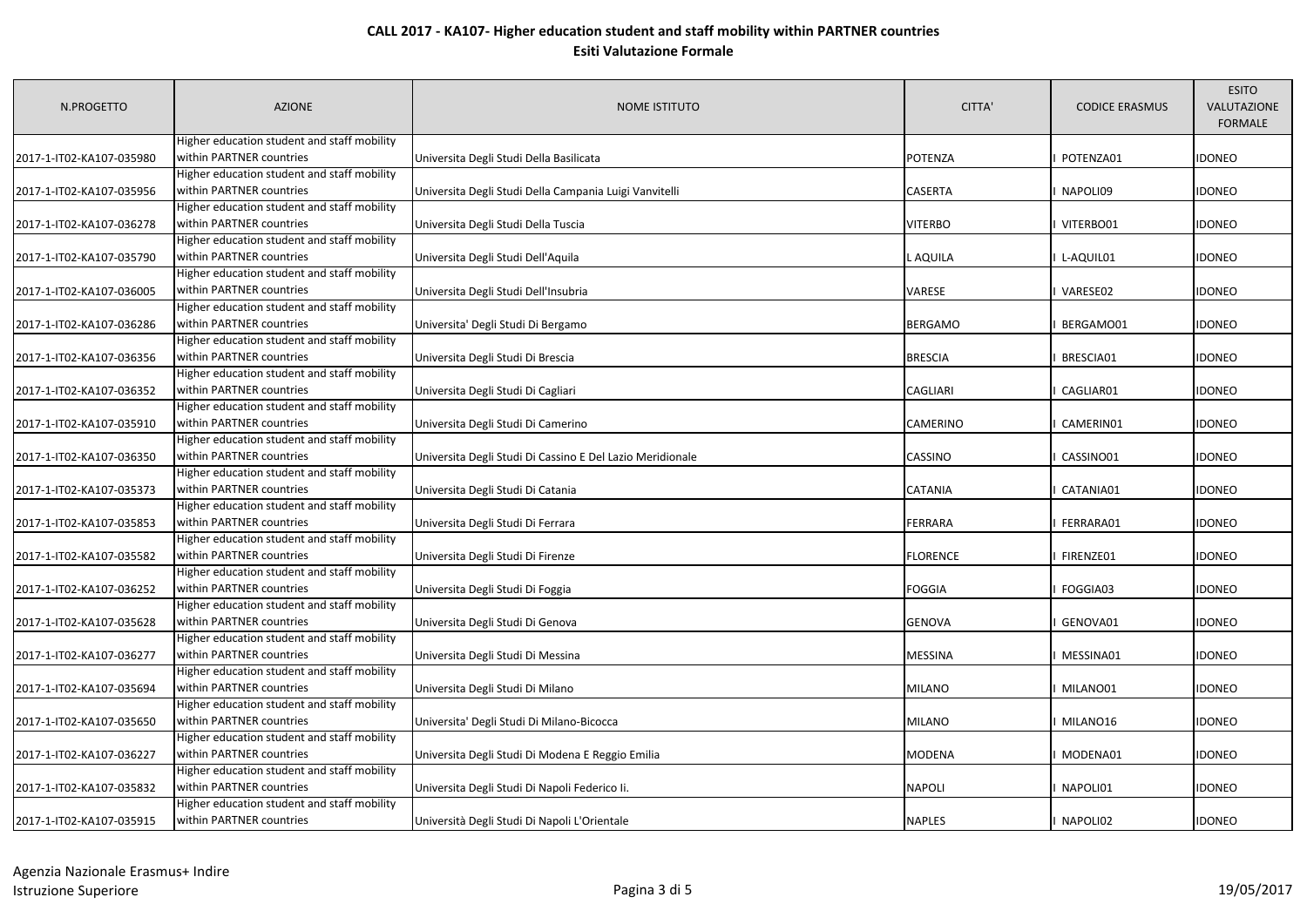| N.PROGETTO               | <b>AZIONE</b>                               | NOME ISTITUTO                                                | CITTA'             | <b>CODICE ERASMUS</b> | <b>ESITO</b><br>VALUTAZIONE<br><b>FORMALE</b> |
|--------------------------|---------------------------------------------|--------------------------------------------------------------|--------------------|-----------------------|-----------------------------------------------|
|                          | Higher education student and staff mobility |                                                              |                    |                       |                                               |
| 2017-1-IT02-KA107-035951 | within PARTNER countries                    | Universita Degli Studi Di Napoli Parthenope                  | <b>NAPOLI</b>      | NAPOLI03              | IDONEO                                        |
|                          | Higher education student and staff mobility |                                                              |                    |                       |                                               |
| 2017-1-IT02-KA107-035852 | within PARTNER countries                    | Universita Degli Studi Di Padova                             | <b>PADOVA</b>      | PADOVA01              | IDONEO                                        |
|                          | Higher education student and staff mobility |                                                              |                    |                       |                                               |
| 2017-1-IT02-KA107-036000 | within PARTNER countries                    | Universita Degli Studi Di Palermo                            | PALERMO            | PALERMO01             | IDONEO                                        |
|                          | Higher education student and staff mobility |                                                              |                    |                       |                                               |
| 2017-1-IT02-KA107-036225 | within PARTNER countries                    | Universita Degli Studi Di Parma                              | <b>PARMA</b>       | PARMA01               | IDONEO                                        |
|                          | Higher education student and staff mobility |                                                              |                    |                       |                                               |
| 2017-1-IT02-KA107-035579 | within PARTNER countries                    | Universita Degli Studi Di Pavia                              | <b>PAVIA</b>       | PAVIA01               | idoneo                                        |
|                          | Higher education student and staff mobility |                                                              |                    |                       |                                               |
| 2017-1-IT02-KA107-036285 | within PARTNER countries                    | Universita Degli Studi Di Perugia                            | PERUGIA            | PERUGIA01             | <b>IDONEO</b>                                 |
|                          | Higher education student and staff mobility |                                                              |                    |                       |                                               |
| 2017-1-IT02-KA107-036284 | within PARTNER countries                    | Universita Degli Studi Di Roma Foro Italico                  | ROMA               | ROMA05                | idoneo                                        |
|                          | Higher education student and staff mobility |                                                              |                    |                       |                                               |
| 2017-1-IT02-KA107-036255 | within PARTNER countries                    | Universita Degli Studi Di Roma La Sapienza                   | <b>ROMA</b>        | ROMA01                | idoneo                                        |
|                          | Higher education student and staff mobility |                                                              |                    |                       |                                               |
| 2017-1-IT02-KA107-035941 | within PARTNER countries                    | Universita Degli Studi Di Roma Tor Vergata                   | <b>ROMA</b>        | ROMA02                | idoneo                                        |
|                          | Higher education student and staff mobility |                                                              |                    |                       |                                               |
| 2017-1-IT02-KA107-036345 | within PARTNER countries                    | Universita Degli Studi Di Salerno                            | <b>FISCIANO SA</b> | SALERNO01             | idoneo                                        |
|                          | Higher education student and staff mobility |                                                              |                    |                       |                                               |
| 2017-1-IT02-KA107-036001 | within PARTNER countries                    | Universita Degli Studi Di Sassari                            | SASSARI            | SASSARI01             | IDONEO                                        |
|                          | Higher education student and staff mobility |                                                              |                    |                       |                                               |
| 2017-1-IT02-KA107-036259 | within PARTNER countries                    | Universita' Degli Studi Di Siena                             | <b>SIENA</b>       | SIENA01               | <b>IDONEO</b>                                 |
|                          | Higher education student and staff mobility |                                                              |                    |                       |                                               |
| 2017-1-IT02-KA107-035651 | within PARTNER countries                    | Universita Degli Studi Di Teramo                             | <b>TERAMO</b>      | TERAMO01              | IDONEO                                        |
|                          | Higher education student and staff mobility |                                                              |                    |                       |                                               |
| 2017-1-IT02-KA107-036256 | within PARTNER countries                    | Universita Degli Studi Di Torino                             | <b>TORINO</b>      | TORINO01              | IDONEO                                        |
|                          | Higher education student and staff mobility |                                                              |                    |                       |                                               |
| 2017-1-IT02-KA107-035500 | within PARTNER countries                    | Universita Degli Studi Di Trento                             | <b>TRENTO</b>      | TRENTO01              | idoneo                                        |
|                          | Higher education student and staff mobility |                                                              |                    |                       |                                               |
| 2017-1-IT02-KA107-035527 | within PARTNER countries                    | Universita Degli Studi Di Trieste                            | <b>TRIESTE</b>     | TRIESTE01             | IDONEO                                        |
|                          | Higher education student and staff mobility |                                                              |                    |                       |                                               |
| 2017-1-IT02-KA107-035588 | within PARTNER countries                    | Universita Degli Studi Di Udine                              | UDINE              | UDINE01               | IDONEO                                        |
|                          | Higher education student and staff mobility |                                                              |                    |                       |                                               |
| 2017-1-IT02-KA107-035352 | within PARTNER countries                    | Universita' Degli Studi Di Urbino Carlo Bo                   | <b>URBINO</b>      | URBINO01              | idoneo                                        |
|                          | Higher education student and staff mobility |                                                              |                    |                       |                                               |
| 2017-1-IT02-KA107-035994 | within PARTNER countries                    | Universita Degli Studi Di Verona                             | <b>VERONA</b>      | VERONA01              | <b>IDONEO</b>                                 |
|                          | Higher education student and staff mobility |                                                              |                    |                       |                                               |
| 2017-1-IT02-KA107-035911 | within PARTNER countries                    | Universita Degli Studi Gabriele D'Annunzio Di Chieti-Pescara | <b>CHIETI</b>      | CHIETI01              | IDONEO                                        |
|                          | Higher education student and staff mobility |                                                              |                    |                       |                                               |
| 2017-1-IT02-KA107-036254 | within PARTNER countries                    | Università Degli Studi Internazionali Di Roma                | <b>ROMA</b>        | ROMA20                | <b>IDONEO</b>                                 |